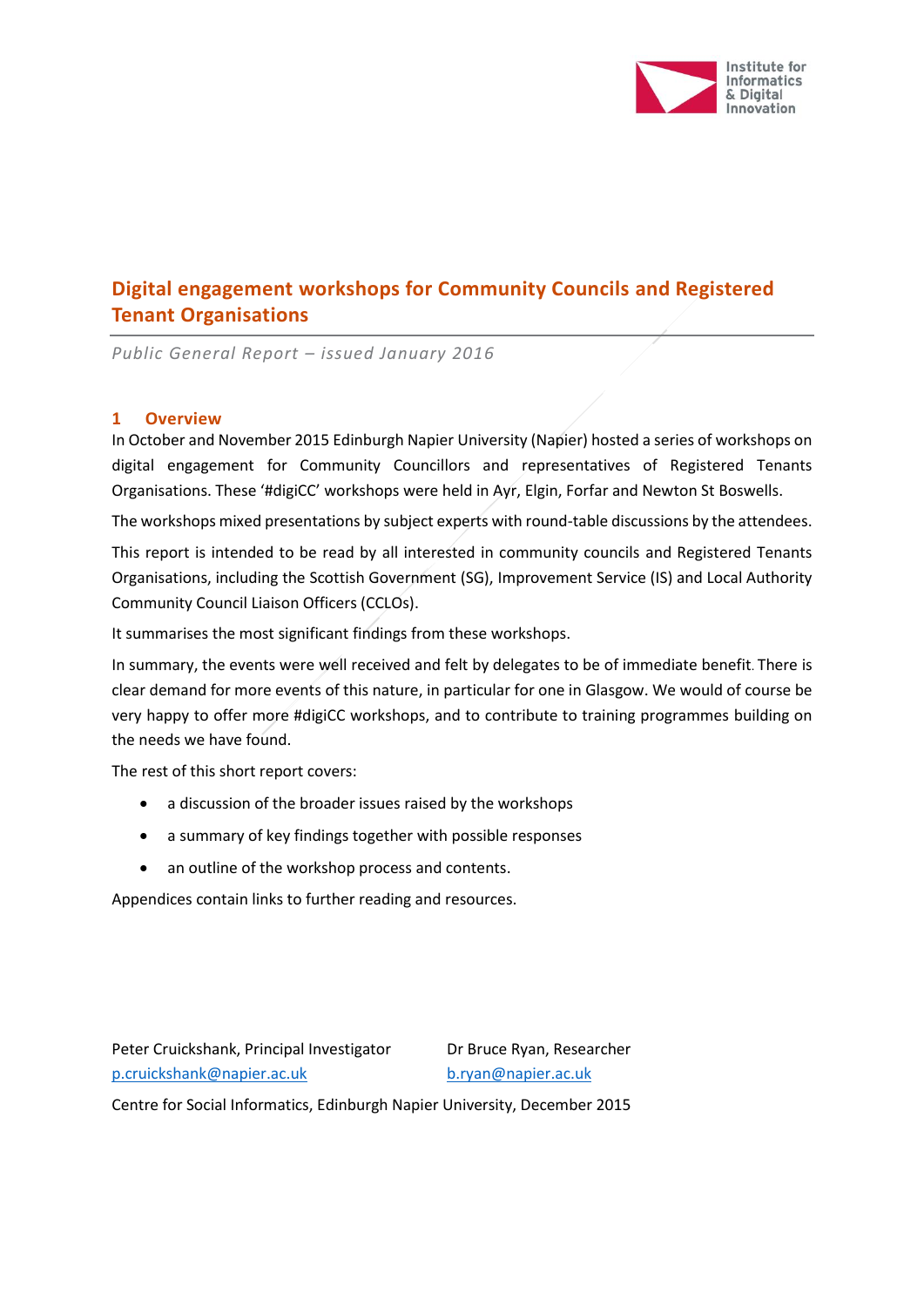### **2 About the workshops**

In 2015 a programme of four workshops on digital engagement for CCs and RTOs was commissioned by the Scottish Government's community empowerment team, on the strength of a workshop run by Edinburgh Napier University [in January 2015.](https://khub.net/documents/5410368/0/digiCC+workshop+outcomes+report/88ec7bb1-f9c7-4467-955c-d034980f24c8)

They took place in Ayr (9 October), Elgin (30 October), Forfar (13 November) and Newton St Boswells (20 November). They were organised and presented by Bruce Ryan and Peter Cruickshank of Napier's Centre for Social Informatics, in conjunction with the CCLOs of the host Local Authorities (LAs).

Each workshop consisted of small-group discussions, facilitated by staff from the local LA (Ayr, Elgin, Forfar) or the SG and IS (Newton St Boswells). The workshops were attended by 66 delegates representing 45 CCs and 6 RTOs from  $17 \text{ lAs}$  – see box.

The discussion and recommendations are based on delegates' evaluation forms as well as findings recorded on flipcharts and videos.

The topics covered were:

- What are the major barriers to CC/RTO digital engagement?
- How can CCs and RTOs best use the internet?
- Topics chosen by delegates, which included
	- o how to develop a shared platform on the web
	- o what training is available? What training is required?
	- o what should be the content of a CC social media toolkit?
	- o legal liability, especially around use of social media
	- o data protection
	- $\circ$  how to react to media enquiries
	- o how to set up a web-page and get younger people involved
	- o how to get more/younger people involved in CCs and subgroups
	- o local workshops & training for website building
	- $\circ$  confusion between terms 'community council' and names of Local Authorities
	- o the particular problems of small CCs.

These were interspersed with expert presentations on

- the background to the workshops and Napier's research into CC digital engagement
- SG work on community empowerment
- IS work on the KnowledgeHub, and the national CC website
- the Democratic Society's work on participatory budgeting
- the *Chewin' the Fat* Facebook group
- setting up websites using Weebly and Wordpress.com
- a talk by staff of Scottish Borders Council's Democratic Services team on their support of CCs
- the forthcoming upgrade to the national CC website and its CC location finder.

**Appendix 1** gives further details of and links to the online resources mentioned here.

# **LAs represented at the workshops**

Aberdeen Aberdeenshire Angus Dumfries & Galloway Dundee East Ayrshire Highland Moray North Ayrshire North Lanarkshire Perth & Kinross Renfrewshire Scottish Borders South Ayrshire South Lanarkshire Stirling West Dunbartonshire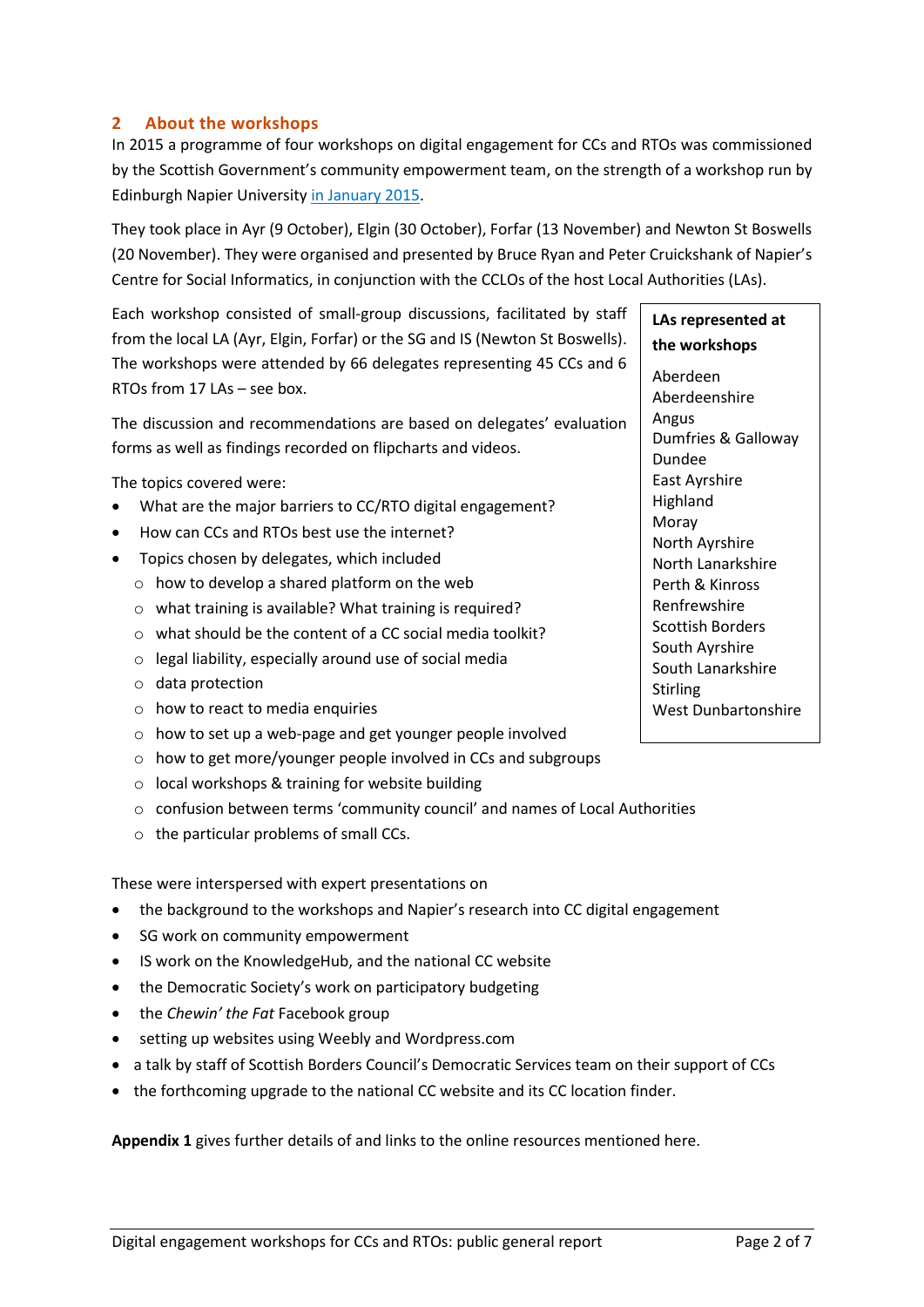### **3 Discussion**

The findings mostly confirm on a much wider basis those of a similar [workshop held at Napier](https://khub.net/documents/5410368/0/digiCC+workshop+outcomes+report) in January 2015, though delegates were more positive about digital engagement, although less skilled.

### 3.1 Networking and resource sharing

A key finding is that most CCs find it difficult to recruit sufficient members to develop and maintain digital engagement channels. Especially in rural areas, they tend to suffer poor internet connectivity, and LAs are generally not in a position to offer extensive support. One answer has to be better people networking between community councillors within and across LA boundaries. To enhance impact and save resources, CCs could use space on other community online presences, rather than seeing these organisations as competitors.

There is reluctance to go beyond providing information such as minutes or news about local events. For instance, while many of the CCs and RTOs at the workshops use Facebook, less than a third have enabled multi-way conversations.

### 3.2 General support needs

Current funding systems for CCs may not reflect their desires for IT resources. However, as made clear in [development of a model CC online presence,](https://khub.net/documents/10440977/16901497/a+model+CC+online+presence.pdf) blog-based websites, Facebook and Twitter are free to use, and online presences should not cost more than £50 per year to maintain.

There is clearly wide variation in LA support for CCs, with some community councillors unaware of the supporting role of CCLOs and other relevant LA officials. (RTOs are supported by other structures.) Some delegates were concerned that the differences between Community Councils and LAs are not understood. It was suggested that the problem is actually lack of public knowledge about CCs' roles and positions, and that more engagement and self-publicity would help solve these issues.

The fact that LAs are responsible for oversight of CCs means that while the SG can support and listen to CCs, it cannot act directly. However, the SG and IS can have a role in providing resources and models for LAs to use, and they can publicise examples of good practice.

### 3.3 Need for long term planning

There are already many lapsed CC online presences [\(Ryan and Cruickshank, 2014\)](http://www.iidi.napier.ac.uk/c/publications/publicationid/13379605), so while there is a clear appetite for hands-on demonstrations and guidance about how to create online presences, training must start with planning for the human resources necessary to maintain them. A time budget is needed for adding content to websites, in addition to the time taken to find appropriate content.

Secondly, modern blog-based platforms enable creation of websites with no requirement for coding skills, but the content and structure do need to be carefully planned. Models and templates can be useful here – as can a directory of good examples.

### 3.4 Other training needs

Attendees called for 'digital workshops in community centres', 'more prolonged/intense induction for CC/RTO members', and for training around complex subjects such as data protection, legal liability around social media use, dealing with disruptive members and handling media enquiries about online material. Most CC and RTO members do not have IT backgrounds, and most are out of formal education, so training should take into account ideas around lifelong learning.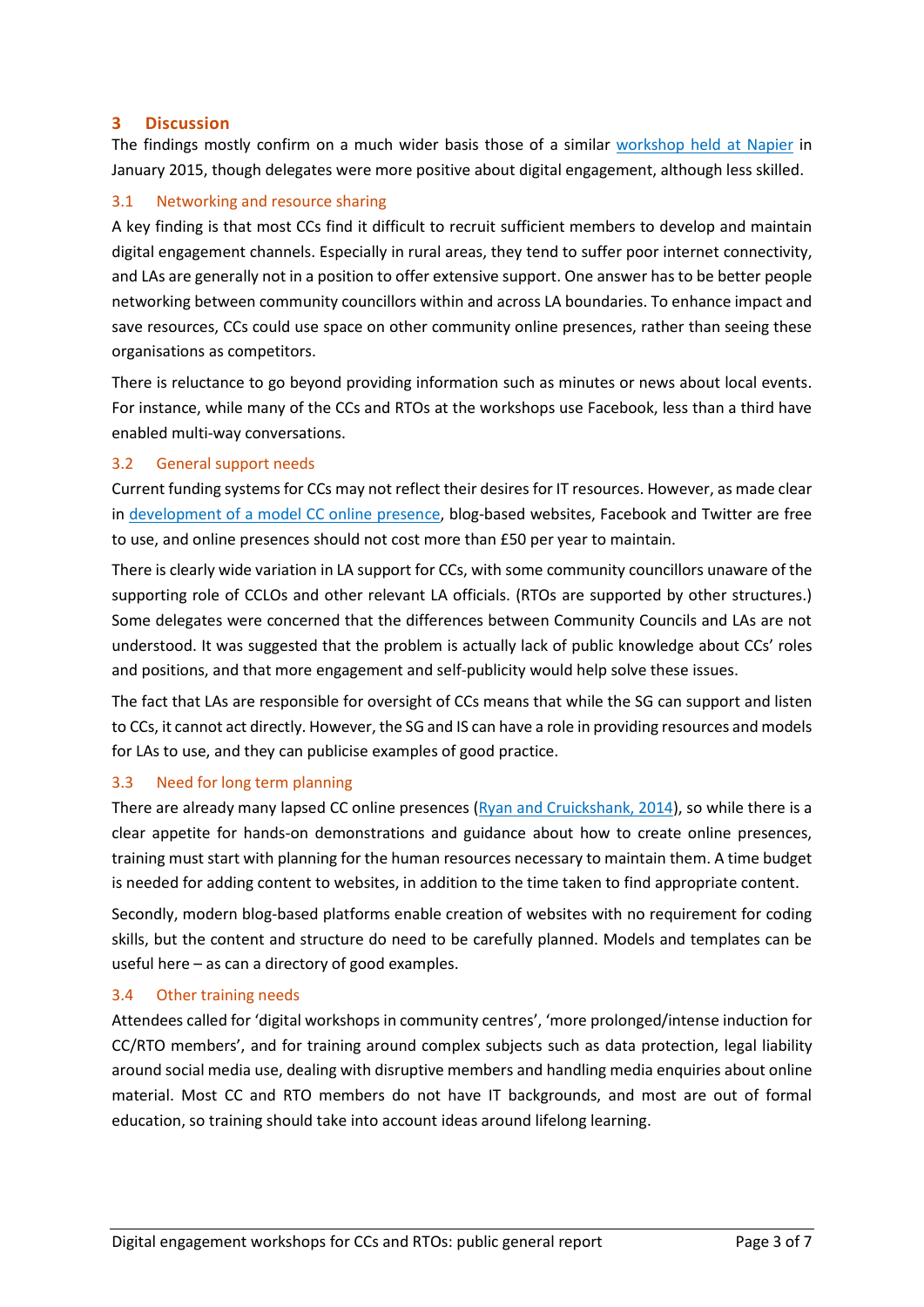### **4 Feedback**

The events were well received and delegates felt that they were of immediate benefit.

Delegates acknowledged learning around

- finding out that CCs and RTOs have similar problems around digital engagement
- website creation and use
- how other CCs operate, and differences in their adoption of digital tools
- use and context of social media
- tools for community engagement and local democracy, e.g. participatory budgeting, charettes, Facebook polling
- availability of support and resources, e.g. national CC website, the KnowledgeHub, grants
- variations in support for CCs between LAs
- the need for succession planning
- data protection and security
- the Community Empowerment Act.

Other delegates stated they were now at the beginning of work to improve their digital engagement. Hence it would be valuable to investigate the ongoing effects of the workshops in the future.

Delegates scored the events highly for organisation, networking and learning. Most positive comments were on the small-group discussions and networking opportunities. There were also positive comments on the presentations, website-building demonstrations, and 'the whole day'. Other suggestions, such as provision of handouts and reducing time spent moving between discussions and presentations, were used to improve subsequent workshops, leading to increased scores and feedback such as

> *'Thanks for the workshops yesterday, they were informative and interesting. Happy to learn that [our CC is] one step in front, two steps sideways and about three back from others. '*

While there was not enough time between individual workshops to create full reports on each of them, links to the outputs were sent soon after each event to all people who had booked places. These too garnered favourable comments such as

> *'Thanks for the workshop – I found it very useful and apart from the FB and the Big Lunch, it has energised me to get our younger residents involved more in the community ……… if possible!!'*

There is clear demand for more #digiCC workshops. In particular, a workshop in Glasgow, to be funded by a small contribution from all Glasgow CCs, was suggested by an 'activist' CC member at the Fairer [Scotland event for CCs.](http://www.communitycouncils.org.uk/read-the-community-council-fairer-scotland-event-report.html) Such an event could attract delegates from over 170 CCs within Glasgow and neighbouring LAs.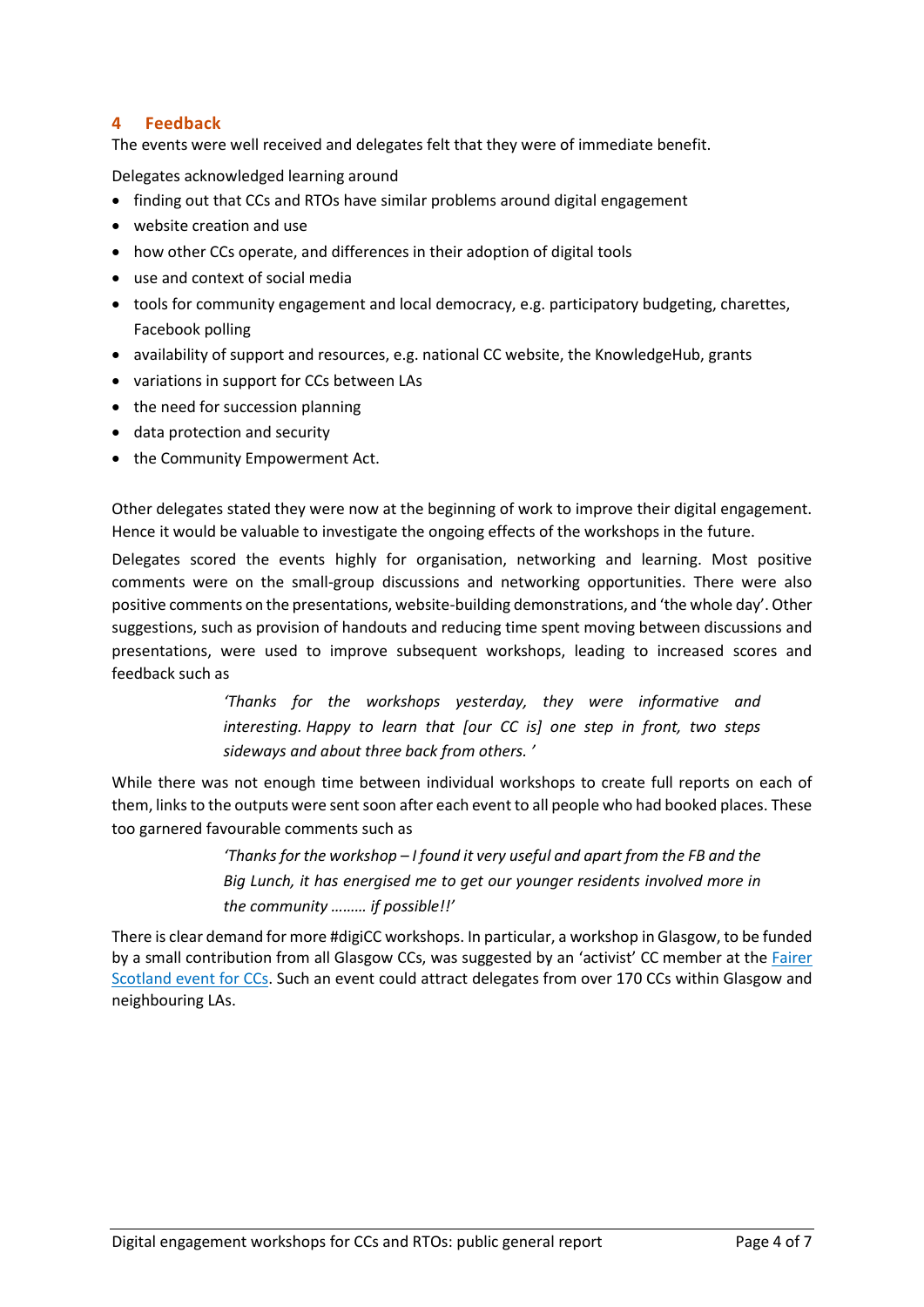## **5 Main findings**

| <b>Findings</b>                                       | <b>Next steps and training needs</b>                        |  |
|-------------------------------------------------------|-------------------------------------------------------------|--|
| Before the workshops, only a third of the delegates   | These channels need more promotion if they are to           |  |
| had heard of the national CC website and only a       | underpin Scotland-wide discussion and support of            |  |
| quarter had heard of the KnowledgeHub.                | CCs.                                                        |  |
| There is a substantial fear of IT in general and      | Demonstration of the benefits of digital                    |  |
| Facebook in particular leading to lack of will to     | engagement, as part of a suite of tools to engage           |  |
| engage digitally. For instance many delegates         | with CCs' and RTOs' citizens.                               |  |
| expressed concerns about complying with the Data      |                                                             |  |
| Protection Act 1988 (DPA) and other laws.             | Clear advice on DPA compliance for community<br>councillors |  |
| Some CCs find it difficult to set up 'official' email | LAs should be encouraged to provide such email              |  |
| addresses (e.g. secretary@myCC.net).                  | addresses. Training should recommend packages               |  |
|                                                       | that include domains and email addresses.                   |  |
| CC and RTO members who maintain their online          | Internet training must include planning the human           |  |
| presences are often unsupported.                      | resources needed to maintain online presences,              |  |
| On average, fewer than 2 people are able<br>٠         | including succession planning and processes for             |  |
| to directly add content to CC and RTO                 | creating the content to be shared.                          |  |
| online presences. In practice even fewer              |                                                             |  |
| actually do so.                                       | Ideally, at least two people per CC or RTO should be        |  |
| Slightly more people provide content for<br>٠         | able to create online content, to allow for holidays,       |  |
| 'digital engagers' to publish.                        | illness and retirement/succession.                          |  |
| Most organisations do not have succession             |                                                             |  |
| plans. Existing plans are not robust.                 |                                                             |  |
| Facebook is the delegates' organisations channel of   | Training must include consideration of the                  |  |
| choice, despite its relatively low use by CCs in      | audiences CCs and RTOs need to reach, and how               |  |
| general.                                              | digital fits with traditional channels such as              |  |
|                                                       | noticeboards.                                               |  |
| Delegates appreciated demonstrations of               | Tailored training for community councillors is              |  |
| developing websites on free-to-use platforms such     | needed to show exactly how online presences can             |  |
| as Weebly and Wordpress.com.                          | be developed and maintained.                                |  |
| There is a need for example templates and             | Training must also cover the types of content               |  |
| accompanying good practice guides                     | appropriate to CC/RTO online presences.                     |  |
| CC and RTO online presences do not support            | Training and support needs include the software             |  |
| comments by citizens or multi-way public              | and human resources needed for engagement.                  |  |
| discussions.                                          |                                                             |  |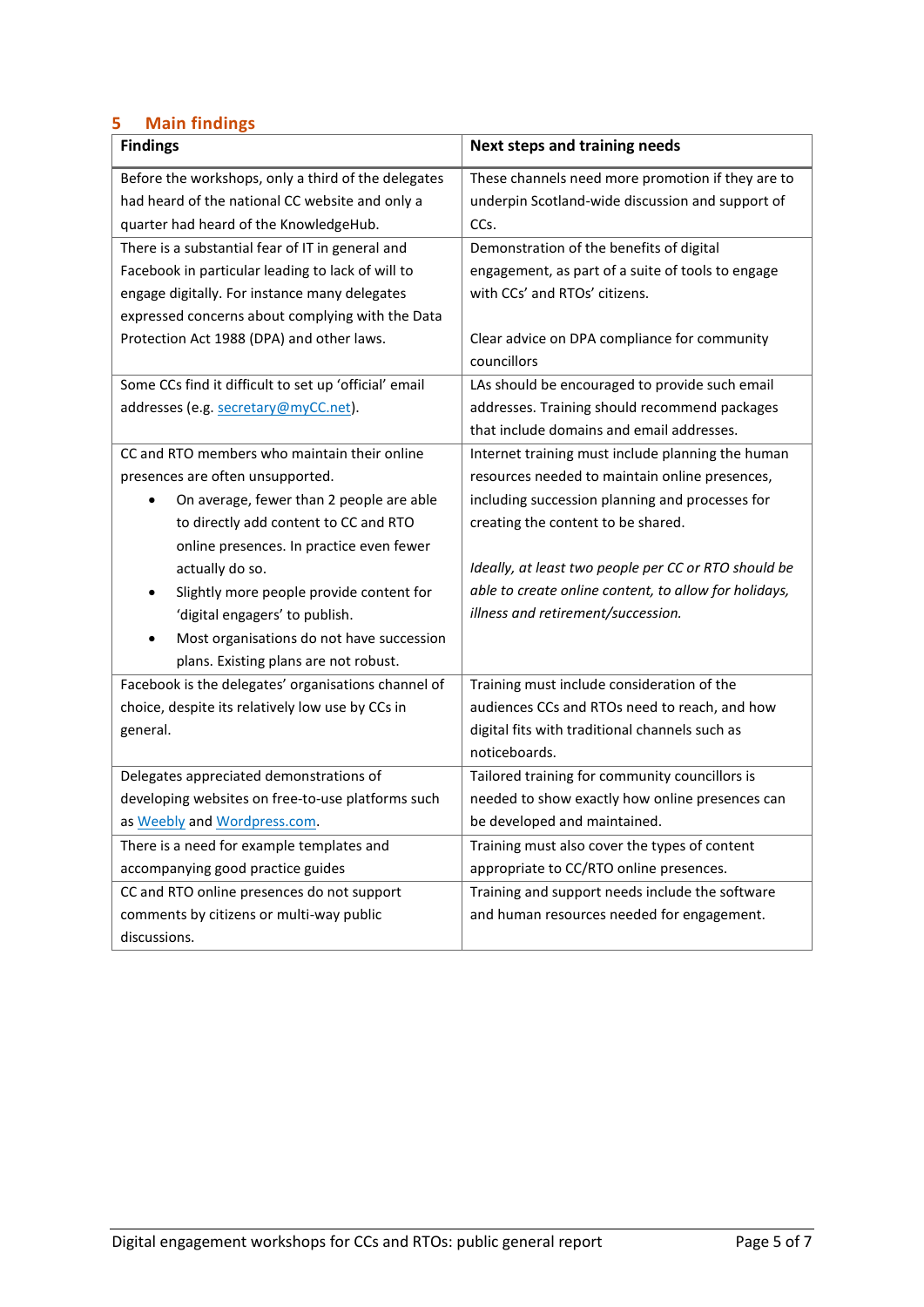### **Appendix 1: Further reading and resources**

Most documents linked to here are in the library of the Scottish community councillors' KnowledgeHub group [\(https://khub.net/group/scottish-community-councillors-online/library\)](https://khub.net/group/scottish-community-councillors-online/library). Membership of this group necessary to access the documents, but is open to all community councillors and will be considered for other stakeholders.

Other links are to:

- The Improvement Service YouTube channel [\(https://www.youtube.com/channel/UCj0N2FYL2Ljb4oS49pyyqHQ\)](https://www.youtube.com/channel/UCj0N2FYL2Ljb4oS49pyyqHQ) and
- The national website for CCs [\(http://www.communitycouncils.org.uk\)](http://www.communitycouncils.org.uk/).

Report on January digital engagement workshop

<https://khub.net/documents/10440977/16640080/digiCC+day+outcomes+report>

#### Current CC website, Facebook and twitter use

643 CCs have websites, 343 use Facebook, 114 use Twitter. These are not exclusive: for example, 157 CCs have websites and Facebook pages.

(Source: [https://khub.net/web/b.ryan/blog/-/blogs/2015-cc-digital-presences\)](https://khub.net/web/b.ryan/blog/-/blogs/2015-cc-digital-presences)

#### Resources created by previous research by Edinburgh Napier University

Criteria for an ideal CC online presence:

[https://khub.net/documents/10440977/16901497/An+%E2%80%98ideal%E2%80%99+CC+online](https://khub.net/documents/10440977/16901497/An+%E2%80%98ideal%E2%80%99+CC+online+presence.pdf/6b8dd261-31c0-48f5-9c41-8f38bf3bf661) [+presence.pdf](https://khub.net/documents/10440977/16901497/An+%E2%80%98ideal%E2%80%99+CC+online+presence.pdf/6b8dd261-31c0-48f5-9c41-8f38bf3bf661)

Development of a model CC online presence [https://khub.net/documents/10440977/16901497/a+model+CC+online+presence.pdf](https://khub.net/documents/10440977/16901497/a+model+CC+online+presence.pdf/bcc1f2bc-8e34-49fa-8486-a10cd5f54167)

Report on 2014 survey of CC online presences

Ryan, B. M., & Cruickshank, P. (2014). *Community Councils online*. [\(http://www.iidi.napier.ac.uk/c/publications/publicationid/13379605\)](http://www.iidi.napier.ac.uk/c/publications/publicationid/13379605).

#### Fairer Scotland event for CCs

#### Report on national CC website

[http://www.communitycouncils.org.uk/read-the-community-council-fairer-scotland-event](http://www.communitycouncils.org.uk/read-the-community-council-fairer-scotland-event-report.html)[report.html](http://www.communitycouncils.org.uk/read-the-community-council-fairer-scotland-event-report.html)

#### Some blog-based website platforms

- Weebly[: http://www.weebly.com/uk](http://www.weebly.com/uk)
- Wordpress: [https://wordpress.com](https://wordpress.com/)
- Blogger[: https://www.blogger.com](https://www.blogger.com/)